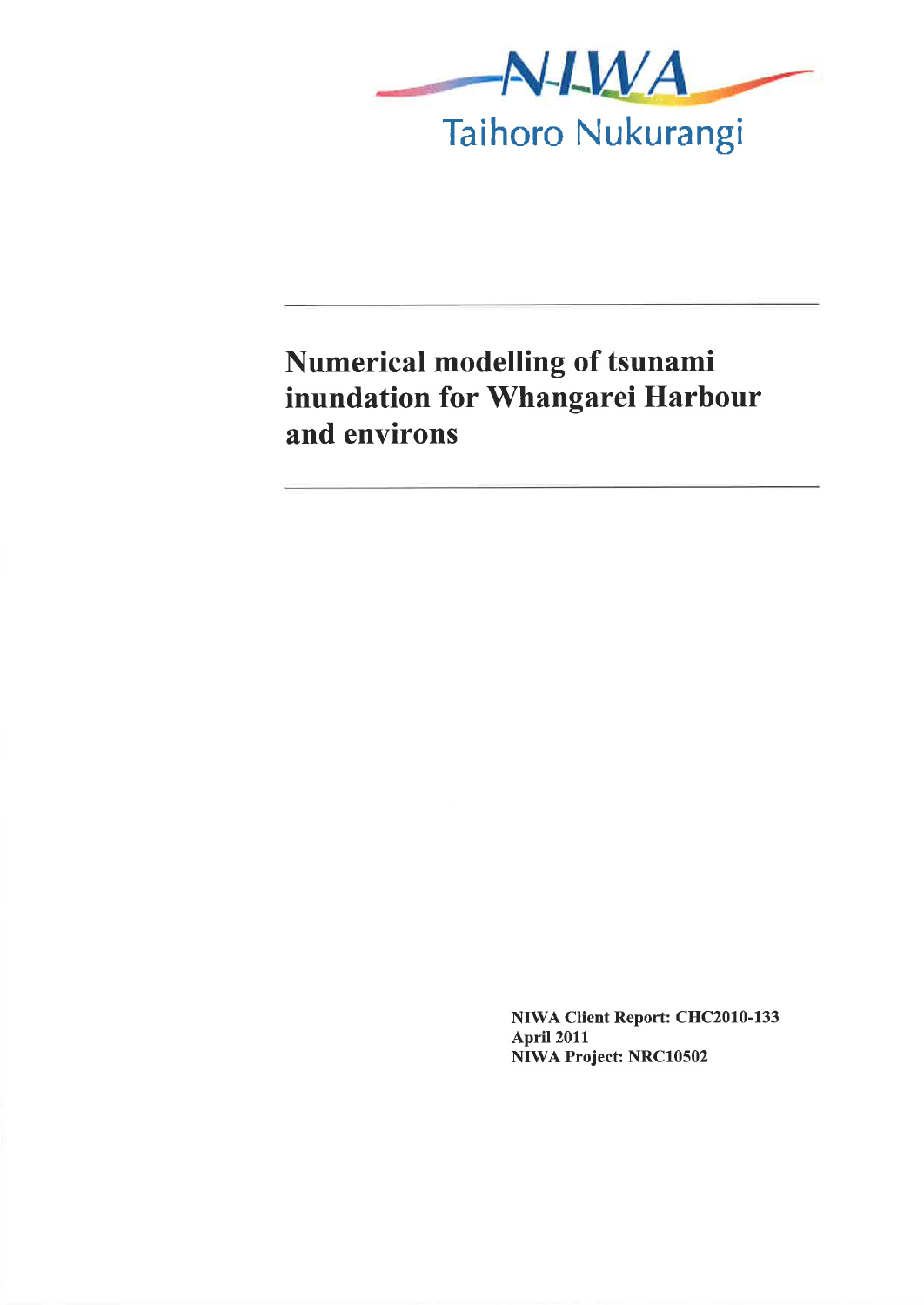

#### Numerical modelling of tsunami inundation for Whangarei Harbour and environs

Jade Arnold Philip Gillibrand Julian Sykes

NIWA contact/Corresponding author

Philip Gillibrand Jade Arnold

Prepared þr

Northland Regional Council

NIWA Client Report: CHC2010-133 April 201 I NIWA Project: NRC 10502

National Institute of Water & Atmospheric Research Ltd 10 Kyle Street, Riccarton, Christchurch P O Box 8602, Christchurch, New Zealand Phone +64-3-348 8987, Fax +64-3-348 5548 www.niwa.co.nz

<sup>@</sup> All rights reserved. This publication rnay ûot be reproduced or copied in any fonn without the permission of the client. Such permission is to be given only in accordance with the terms of the client's contract with NIWA. This copyright extends to all fonns of copying and any storage of rnaterial in any kind of information retrieval system.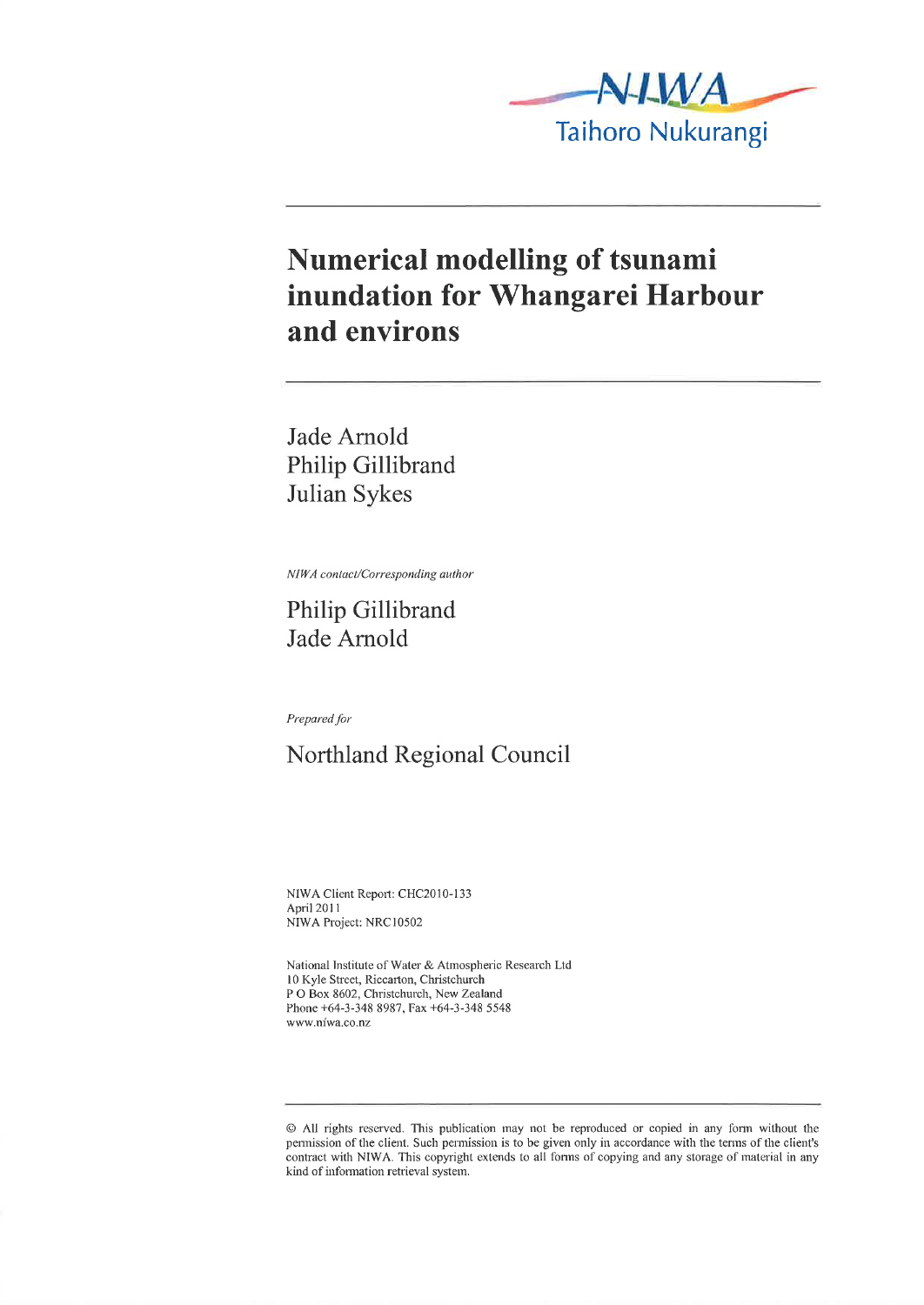# **Contents**

| Executive summary |                                                                                       | i              |
|-------------------|---------------------------------------------------------------------------------------|----------------|
| 1.                | Introduction                                                                          | 1              |
| 2.                | Tsunami source details<br>Distant, eastern source: South America (Chile/Peru):<br>2.1 | $\overline{c}$ |
|                   | source and wave propagation description                                               | 2              |
|                   | Regional/Local - Eastern source: Tonga-Kermadec Trench<br>2.2.                        | $\overline{4}$ |
| 3.                | Modelling tsunami inundation                                                          | 7              |
|                   | Model mesh topography and bathymetry<br>3.1.                                          | 7              |
|                   | Numerical model<br>3.2.                                                               | 8              |
| 4.                | Inundation results                                                                    | 10             |
|                   | Model outputs<br>4.1.                                                                 | 10             |
|                   | Overview<br>4.2.                                                                      | 13             |
|                   | 4.3.<br>Marsden Bay                                                                   | 18             |
|                   | Takahiwai<br>4.4.                                                                     | 25             |
|                   | 4.5.<br>Oakleigh                                                                      | 32             |
|                   | Otaika<br>4.6.                                                                        | 39             |
|                   | 4.7.<br>Whangarei                                                                     | 46             |
|                   | Bream Head<br>4.8.                                                                    | 53             |
|                   | 4.9. Arrival Times                                                                    | 60             |
|                   | 4.10. Maximum Water Level                                                             | 60             |
|                   | 4.11. Bercich Drain                                                                   | 61             |
| 5.                | Discussion                                                                            | 63             |
| 6.                | Project Overview and Conclusions                                                      | 66             |
|                   | Uncertainty of the Modelling Results<br>6.1.                                          | 67             |
| 7.                | References                                                                            | 70             |

Reviewed by:

s<br>lil

Approved for release by:

o

David Plew Graham Fenwick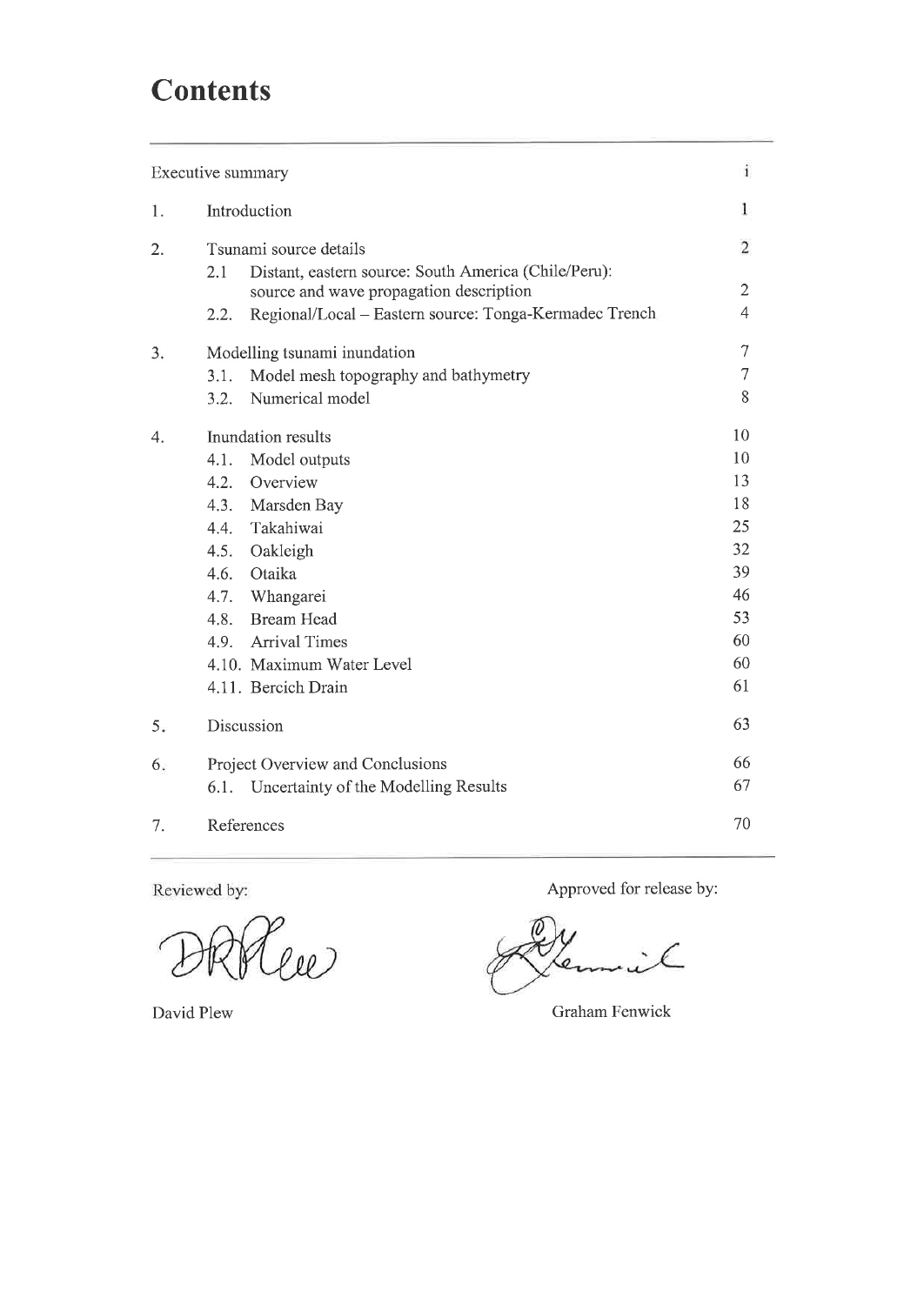

# Executive Summary

Northland Regional Council contracted NIWA to undertake an initial study on the risk of tsunami inundation facing communities in the Northland Region. The following credible sources were identified:

- Remote source: South American origin. Return period 50-100 years. This represents the most ۰ probable tsunami risk in the next 100 years.
- Local/regional source: Tonga Kermadec. Two events were modelled, Moment magnitude scale  $(M<sub>w</sub>)$  8.5 and  $M<sub>w</sub>$  9.0. The return period of these events is much longer (500-2000 years) but these represent a worst-case scenario for a tsunami striking the Northland coast.

The current study investigated tsunami propagation into the Whangarei Harbour, including inundation at six communities, for each of the above scenarios using computer simulation. Inundation modelling was performed assurning that the tsunarni arrives at Mean High Water Spring (MHWS) at current sea levels and for a mean sea level elevated by 50 cm, representing the 100 year projection of sea level rise by the IPCC Fourth Assessment Report.

The simulation results presented here cover the likely range of tsunami that might be expected in Whangarei Harbour, from the relatively common, generally smaller South American tsunami to the largest likely event emanating from the Tonga-Kennadec subduction zone (TKSZ). This report provides infonnation on the likely range of impacts on which to base local contingency planning.

The South American tsunami source caused the greatest inundation, in particular to Marsden Cove and Whangarei. Other areas inundated include Otaika, Oakleigh, Takahiwai and Whangarei Head. These six areas were also inundated, to a lesser extent, by the TKSZ  $M_w9.0$  scenario, and less again by the TKSZ  $M<sub>w</sub>8.5$  scenario. When the effect of sea level rise is included, the extents of inundation increased for each of the scenarios. With sea level rise, the South American source again produced the greatest level of inundation followed by TKSZ  $M_w$ 9.0, and TKSZ  $M_w$  8.5 scenarios. The TKSZ  $M_w$  8.5 source with sea level rise included (MHWS + 0.5 m) inundates more than the South American scenario at current MHWS. The Bercich Drain was not inundated in this study. A dynamic analysis of flow within the culvert may be required to detennine if water entering the culvert at the seaward end will spill into the refinery. Finer resolution of the Bercich Drain grid area in future studies would permit more accurate modelling of this aspect.

In this study, results are sumrnarised and recommendations for improving the modelling and reducing the uncertainty in the results are made. In previous rnodelling, the TKSZ sources produced the greatest inundation in most areas. This study found that, within Whangarei Harbour, the South American scenario had the greatest effect. The modelling study is dependent on, and therefore limited by, the initialisation of the tsunami for each earthquake source, the quality of the LiDAR topographic data and also the quality of bathymetric data in inshore waters. A lack of knowledge of the effects of buildings and land features on wave drag also adds uncertainty to the simulations. Despite these limitations, we believe that the current modelling exercise provides the best possible estimate of inundation in Northland from rernote and regionally sourced tsunamis available to date.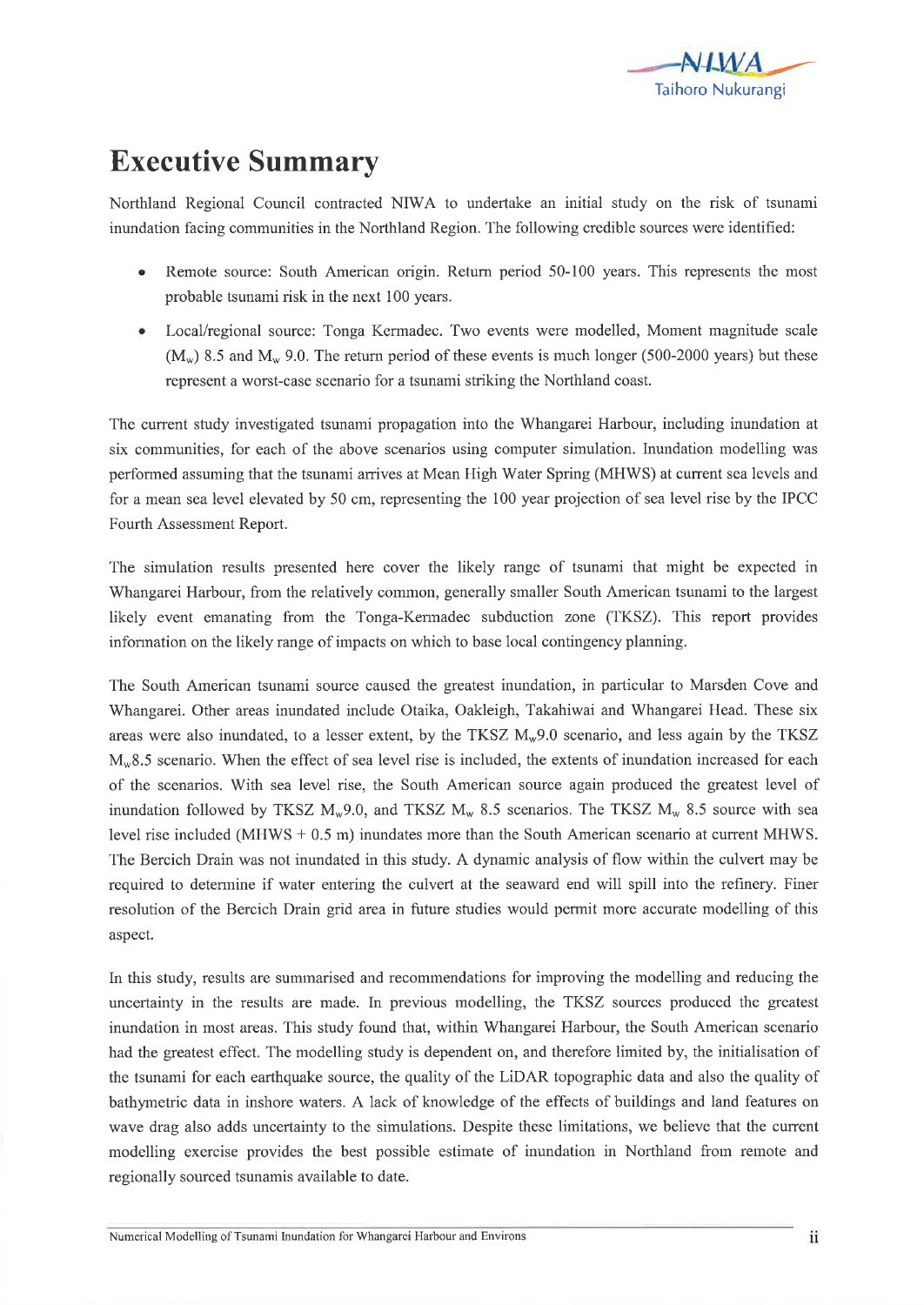

#### Caveat

This report is based on state-of-the-art knowledge and modelling capabilities of tsunamis and tsunami inundation. While every effort is made to provide accurate information, there are many uncertainties involved, including knowledge of potential soutces, source characteristics, bathymetry and topography. In addition, while RiCOM captures much of the physics involved in tsunami propagation and inundation, it also includes some simplifying assumptions, as with all models. The information provided in this report is technical in nature and should be viewed with the above limitations in mind.